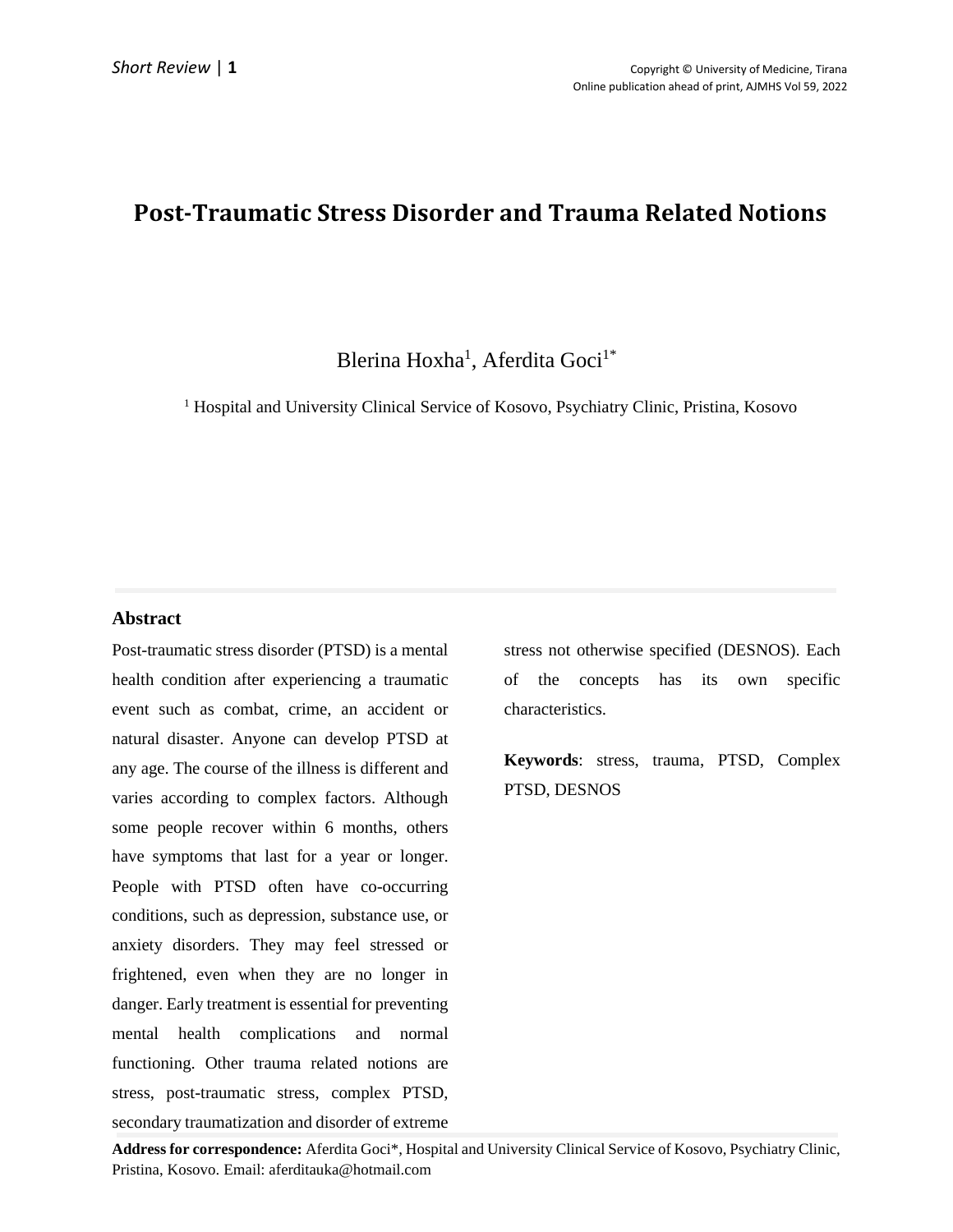#### **INTRODUCTION**

Notions as stress, trauma, traumatic stress and post traumatic stress disorder often are misused.

**Stress** is defined as a state of mental or emotional strain which results from unfavorable, i.e. very demanding circumstances. It is thought to be a normal part of life.

**Trauma** according to APA (American Psychological Association) is a response to the emotionally harmful experiences such as a horrific event as war, violence, rape, accident, loss or natural disaster. After experiencing the traumatic event, typical signs are the appearance of denial and shock. Trauma has no differences with regard to gender, age, race, ethnicity or socioeconomic status. Flashbacks, unpredictable emotions, nightmares, tense relationships and multiple physical symptoms such as body pains, headaches, nausea are long term consequences of experienced trauma. These feelings are normal, but some individuals have difficulties in normal daily life and functioning. In such cases, when individuals have difficulties moving on in their lives, professional help is needed in order to manage constructively such emotions (1).

According to Giller, psychological trauma is the unique experience of the event or steady state in which the individual's individual ability to integrate emotional experience is shaken or the individual subjectively experiences a threat to life, bodily integrity, or normal state. Therefore, the traumatic event or situation creates psychological trauma when it shakes the individual ability to cope, leaving the person to feel shaken not only emotionally but also shaken cognitively and physically. Usually the circumstances of the event include abuse of force, betrayal of trust, blockage, helplessness, pain confusion and loss.

Trauma involves responding to incidents that once occur such as accidents, natural disasters, crimes, surgical interventions, deaths and other violent events. It also includes responding to repetitive or chronic experiences such as child abuse, neglect, war, urban violence, concentration camps, relationships where there is violence and persistent deprivation (2).

There are a number of mental disorders associated with trauma. Although some mental illnesses are clearly related to trauma, empirical data show that among patients with various mental disorders, a large proportion of them and in some cases virtually all report trauma (3).

According to diagnostic criteria, there are two diagnoses which have as criteria the individual who has experienced or witnessed the traumatic event. These are acute traumatic stress and posttraumatic stress disorder.

#### **POST TRAUMATIC STRESS**

PTS - (**Post Traumatic Stress**) is used as a term for a normal reaction, and often an adaptive response to experiencing a non-stressful traumatic event. The most common occurrences, such as traffic accidents, losses, natural disasters or even kidnappings and wars. In the diagnostic criteria according to DSM V (308.3) and ICD 10 (F 43.0), it is categorized in the diagnostic entity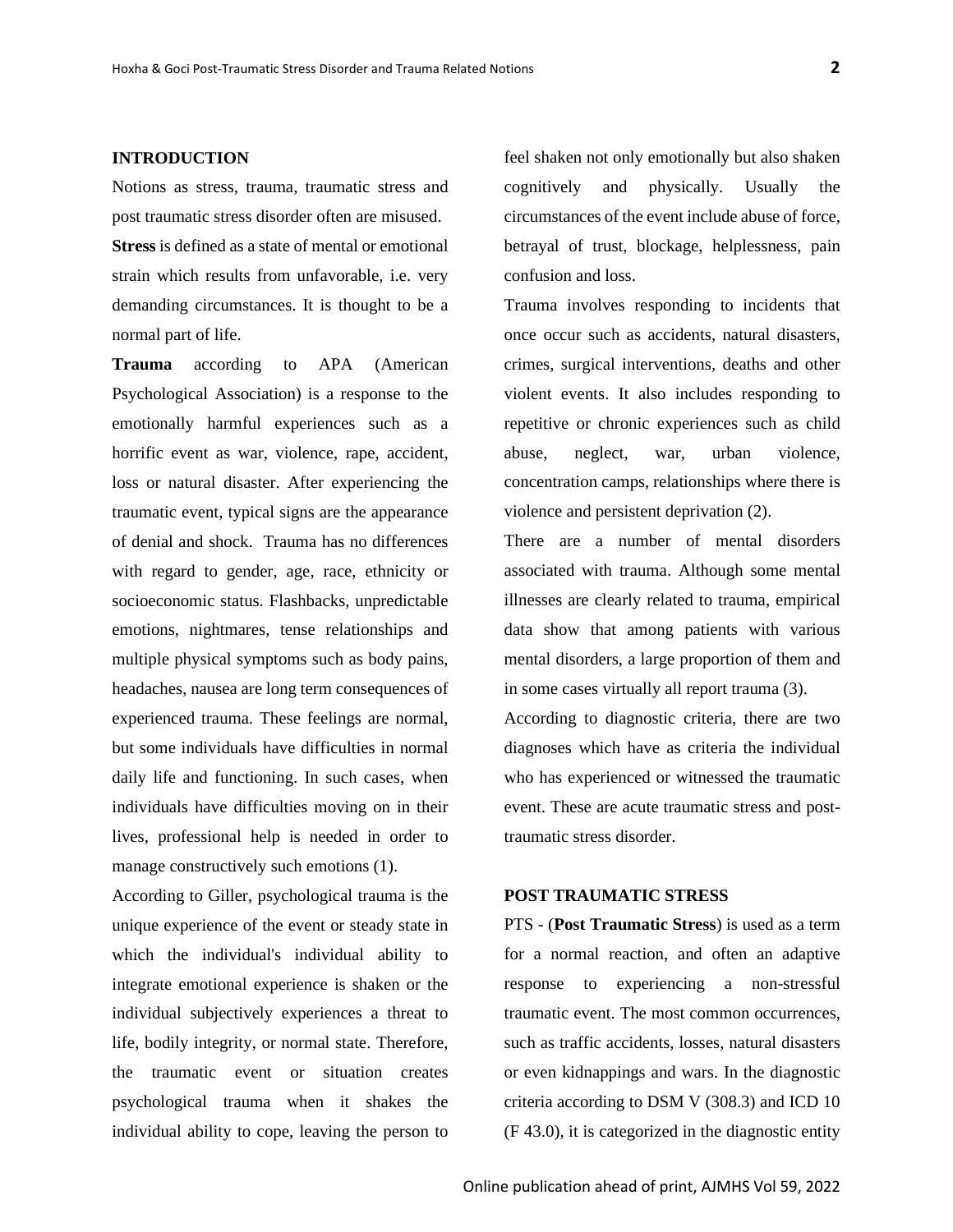as Acute Stress Disorder and is characterized by symptomatic, physical and emotional distress. It was first incorporated into the DSM classification in 1980. Physical symptoms include tremors, rapid breathing, shortness of breath, stomach upsets, dizziness, general weakness, and cold sweats. Emotional symptoms include excessive shock, distrust, fear, sadness, guilt, helplessness, shame, and anxiety. Although the symptoms can be quite intense, they usually go away a few days after the event and do not cause significant prolonged interference in the life of the person who experienced the event. The duration of symptomatology is not more than one month after experiencing the traumatic event. It is therefore considered that PTS is a normal reaction and not a mental illness (4).

However, whether it remains as such a diagnosis or not, acute traumatic stress predicts subsequent PTSD (5).

In 1980, the American Psychiatric Association (APA) added PTSD to the third edition of its Diagnostic and Statistical Manual of Mental Disorders (DSM-III) nosologic classification scheme (2). Although controversial when first introduced, the PTSD diagnosis has filled an important gap in psychiatric theory and practice (6).

Experiencing or witnessing a traumatic terrifying event is a key issue for the development of PTSD, as a mental health condition. Symptoms of PTSD include flashbacks, nightmares, severe anxiety, as well as uncontrollable thoughts about the event. Although exposure to potentially traumatic events is common, the development of PTSD is relatively rare, usually between 5 and 10% in the general population (7,8). The longitudinal course of PTSD is variable. About 50% of people diagnosed with PTSD will improve and the remaining 50% will develop a chronic form of the disorder. 40% of these patients will remain with symptoms after 10 years, while 10% even after 30 years (9). It should be added that in addition to psychological distress, long-term consequences can be severe somatic disorders (10).

PTSD is categorized as an acute (current) and chronic (lifetime) disorder. PTSD is acute when the duration of symptoms is less than 3 months, while it is categorized into chronic when the symptoms last 3 months or more and has a delayed onset which means that at least 6 months have elapsed between the traumatic event and the onset of symptoms (3).

### **COMPLEX POST-TRAUMATIC STRESS DISORDER**

The new term incorporated in the differently conceptualized ICD-11 is also the complex PTSD that has the specific characteristics of this diagnostic entity (C-PTSD). C-PTSD, which is often referred to as complex trauma, is the result of multiple traumatic events occurring over a period of time. The causes can be many such as prolonged domestic violence, concentration camp experiences, torture, genocide and multiple incidents of child abuse, especially physical and sexual abuse of children (11).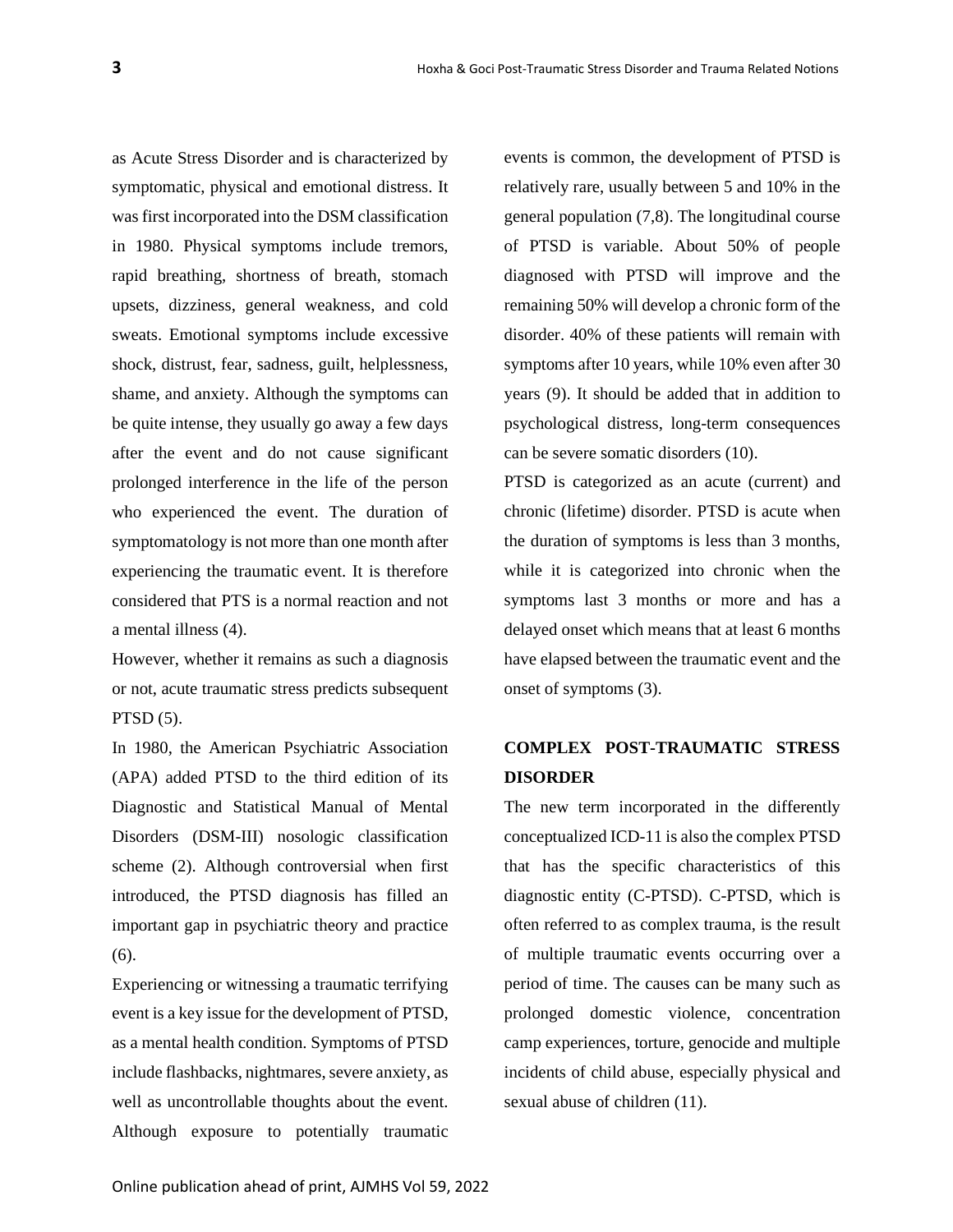Unlike PTSD, C-PTSD as a disorder causes significant impairment in important areas of functioning, such as personal, family, social, educational and professional. In other words, C-PTSD in addition to the essential symptoms of PTSD which are: feeling of threat, avoidance and re-experiencing the traumatic event, is also characterized by:

- severe and widespread problems in affect regulation,

- persistent beliefs about oneself as degraded, possible or worthless, accompanied by deep and expressed feelings of shame, guilt or failure related to stress, and

- constant difficulties in stable relationships and closeness to others (11).

These characteristics of C-PTSD are described in the ICD 10 diagnostic entity called "Sustained personality change after a catastrophic experience," code F 62.0 (ICD 10), which is considered equivalent to C-PTSD. This personality change should be present for at least 2 years and should not be attributed to preexisting personality disorder or other mental disorder other than PTSD (F 43.1) (11).

#### **Secondary trauma**

Another concept related to trauma and PTSD is secondary trauma. Although research has focused on the development of symptoms in direct victims of trauma, more recently many studies have focused on the interpersonal effect of individual trauma on family members. Empirical data show that living in a family with a member suffering from PTSD can have a major impact on

other family members, family dynamics, and the family system as a whole. As a result, such families or individuals face secondary traumatic stress, burn-out phenomenon, delegated trauma, or compassion fatigue. It should also be noted that a family member's PTSD has the potential to be passed on to future generations (12). Secondary trauma can also occur in those who provide care to those suffering from PTSD such as health workers or careers.

## **Disorders of Extreme Stress Not Otherwise Specified (DESNOS)**

Disorders of Extreme Stress Not Otherwise Specified (DESNOS), is another concept of complex sequel of psychological trauma.

DESNOS diagnostic criteria entail: alterations in regulation of affect and impulses, disturbances in attention and consciousness, disturbances in selfperception, disturbances in relationships, somatization and disturbances in meaning system (13).

### **Further considerations**

Back to PTSD, what are the etiological factors that contribute to the development of this disorder.

PTSD has multifactorial etiology with interaction of traumatic environmental factors as well as genetic factors (14).

Previous studies have identified several variables before and after the traumatic event in addition to the traumatic event itself, such as genetic factors, perceived lack of parental care, history of previous traumas and psychological problems, unhealthy lifestyles, personality traits,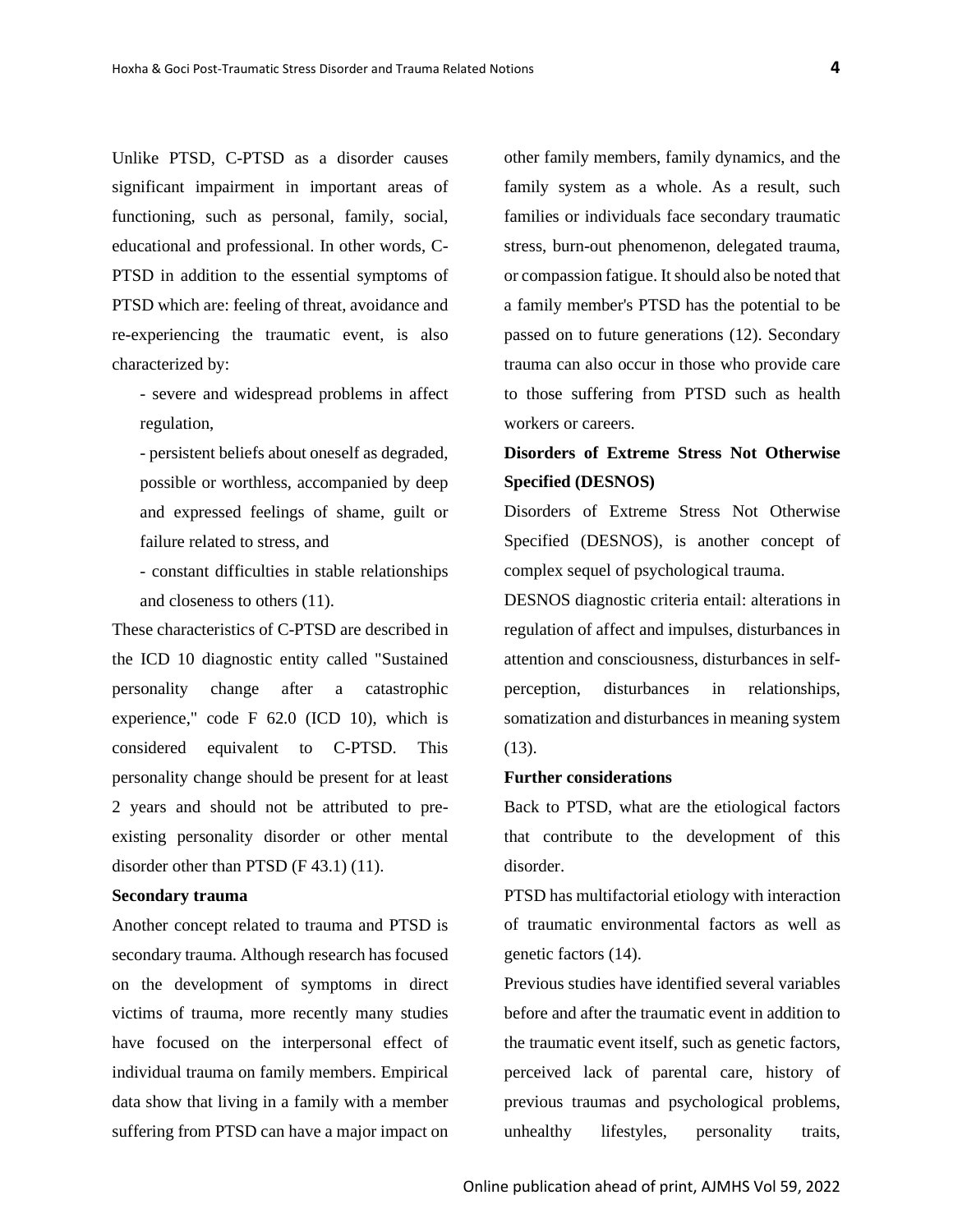intelligence, as well as post-trauma support, beliefs, expectations and attributes (14).

Understanding the intrapsychic and neurobiological phenomenon that acts as vulnerable, the resilience, and the personal growth factors that accompany traumatic experiences can clarify the above questions (15). It is estimated that the hereditary component for PTSD is about 30-40%: the severity of the trauma and the frequency most significantly affect the risk for PTSD.

Previous twin studies have been followed by studies of candidate genes, which have identified several genes and environmental interactions modifying the risk for PTSD (16,17).

Some studies showed that some adults may be predisposed to develop PTSD after a preliminary pathological reaction (18).

The results of a study showed that individuals who have a history of stressful life events are more likely to develop PTSD and / or MDD after a natural disaster than their counterparts who have not had such a history (19).

When it comes to mental health, the famous German philosopher Nietzsche's saying "What does not kill us makes us stronger" does not stand, according to researcher Stephen Buka, PhD, professor of epidemiology at Brown University. Researchers have found that people with PTSD are about 6 times more likely to develop depression than those without PTSD and about 5 times more likely to develop another anxiety disorder (20). PTSD as well as high rates of

intentional self-harm have been found among those with PTSD (21).

Getting the effective treatment after PTSD symptoms is a critical moment in order to reduce symptoms and improve function. The main treatments are psychotherapy, medications, or both.

**Acknowledgements**: None declared.

**Conflict of Interest Statement**: The authors declare that they have no conflict of interest.

### **REFERENCES**

1. Giller E. Passages to prevention: Prevention across life's spectrum. Retrieved August 1999;2:2012.

2. Allen JG. Coping with trauma: A guide to selfunderstanding. American Psychiatric Association 1995.

3. Van der Hart O, Nijenhuis ER, Steele K. The haunted self: Structural dissociation and the treatment of chronic traumatization. WW Norton & Company 2006.

4. APA Help Center article. Recovering emotionally from disaster. Available at: https://www.apa.org/topics/disasters-

response/recovering [Last accessed May 10, 2022].

5. Brewin CR, Andrews B, Rose S, Kirk M. Acute stress disorder and posttraumatic stress disorder in victims of violent crime. American Journal of Psychiatry 1999;156(3):360-6.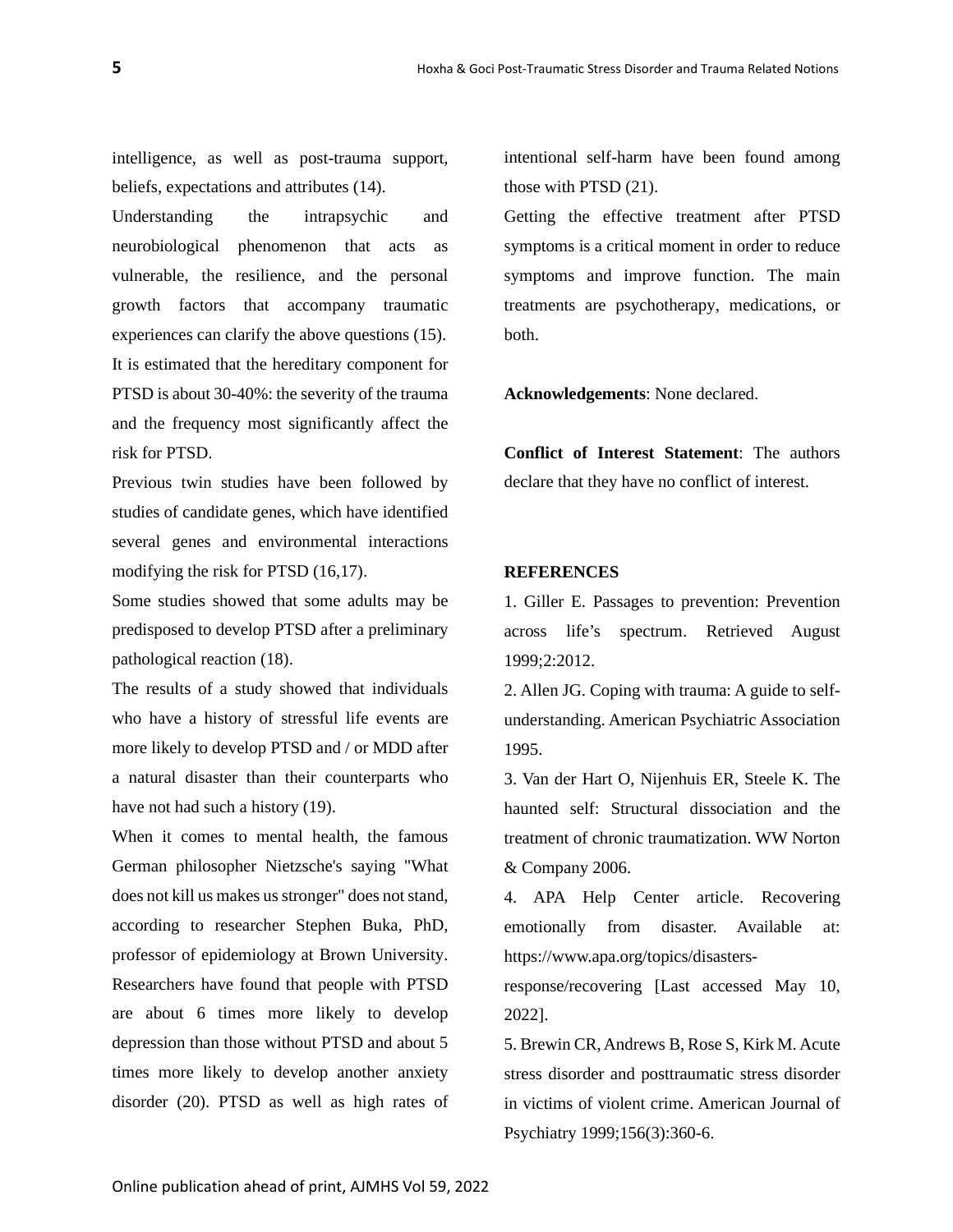6. Friedman MJ. PTSD history and Overview: National Center for PTSD 2013.

7. Kessler RC, Berglund P, Demler O, Jin R, Merikangas KR, Walters EE. Lifetime prevalence and age-of-onset distributions of DSM-IV disorders in the National Comorbidity Survey Replication. Arch Gen Psychiatry 2005;62(6):593-602.

8. Davidson JR, Hughes D, Blazer DG, George LK. Post-traumatic stress disorder in the community: an epidemiological study. Psychol Med 1991;21(3):713-21.

9. Kearns MC, Ressler KJ, Zatzick D, Rothbaum BO. Early interventions for PTSD: a review. Depress Anxiety 2012;29(10):833-42.

10. Kucukalić A, Bravo-Mehmedbasić A, Dzubur-Kulenović A. Paroxetine in the treatment of post traumatic stress disorder: our experiences. Bosn J Basic Med Sci 2008;8(1):76-9.

11.

http://traumadissociation.com/complexptsd [Last accessed: May 10, 2022].

12. Klarić M, Kvesić A, Mandić V, Petrov B, Frančišković T. Secondary traumatisation and systemic traumatic stress. Medicina Academica Mostariensia 2013;1(1):29-36.

13. Luxenberg T, Spinazzola J, Van der Kolk BA. Complex trauma and disorders of extreme stress (DESNOS) diagnosis, part one: Assessment. Directions in psychiatry 2001;21(25):373-92.

14. Breslau N, Kessler RC. The stressor criterion in DSM-IV posttraumatic stress disorder: an empirical investigation. Biol Psychiatry 2001;50(9):699-704.

15. Jakšić N, Brajković L, Ivezić E, Topić R, Jakovljević M. The role of personality traits in posttraumatic stress disorder (PTSD). Psychiatr Danub 2012;24(3):256-66.

16. Logue MW, Amstadter AB, Baker DG, Duncan L, Koenen KC, Liberzon I, Miller MW, Morey RA, Nievergelt CM, Ressler KJ, Smith AK, Smoller JW, Stein MB, Sumner JA, Uddin M. The Psychiatric Genomics Consortium Posttraumatic Stress Disorder Workgroup: Posttraumatic Stress Disorder Enters the Age of Large-Scale Genomic Collaboration. Neuropsychopharmacology 2015;40(10):2287- 97.

17. Almli LM, Fani N, Smith AK, Ressler KJ. Genetic approaches to understanding posttraumatic stress disorder. Int J Neuropsychopharmacol 2014;17(2):355-70.

18. Breslau N, Peterson EL, Schultz LR. A second look at prior trauma and the posttraumatic stress disorder effects of subsequent trauma: a prospective epidemiological study. Arch Gen Psychiatry 2008;65(4):431-7.

19. Fernandez CA, Choi KW, Marshall BDL, Vicente B, Saldivia S, Kohn R, Koenen KC, Arheart KL, Buka SL. Assessing the relationship between psychosocial stressors and psychiatric resilience among Chilean disaster survivors. Br J Psychiatry 2020;217(5):630-637.

20. Kessler RC, Sonnega A, Bromet E, Hughes M, Nelson CB. Posttraumatic stress disorder in the National Comorbidity Survey. Arch Gen Psychiatry 1995;52(12):1048-60.